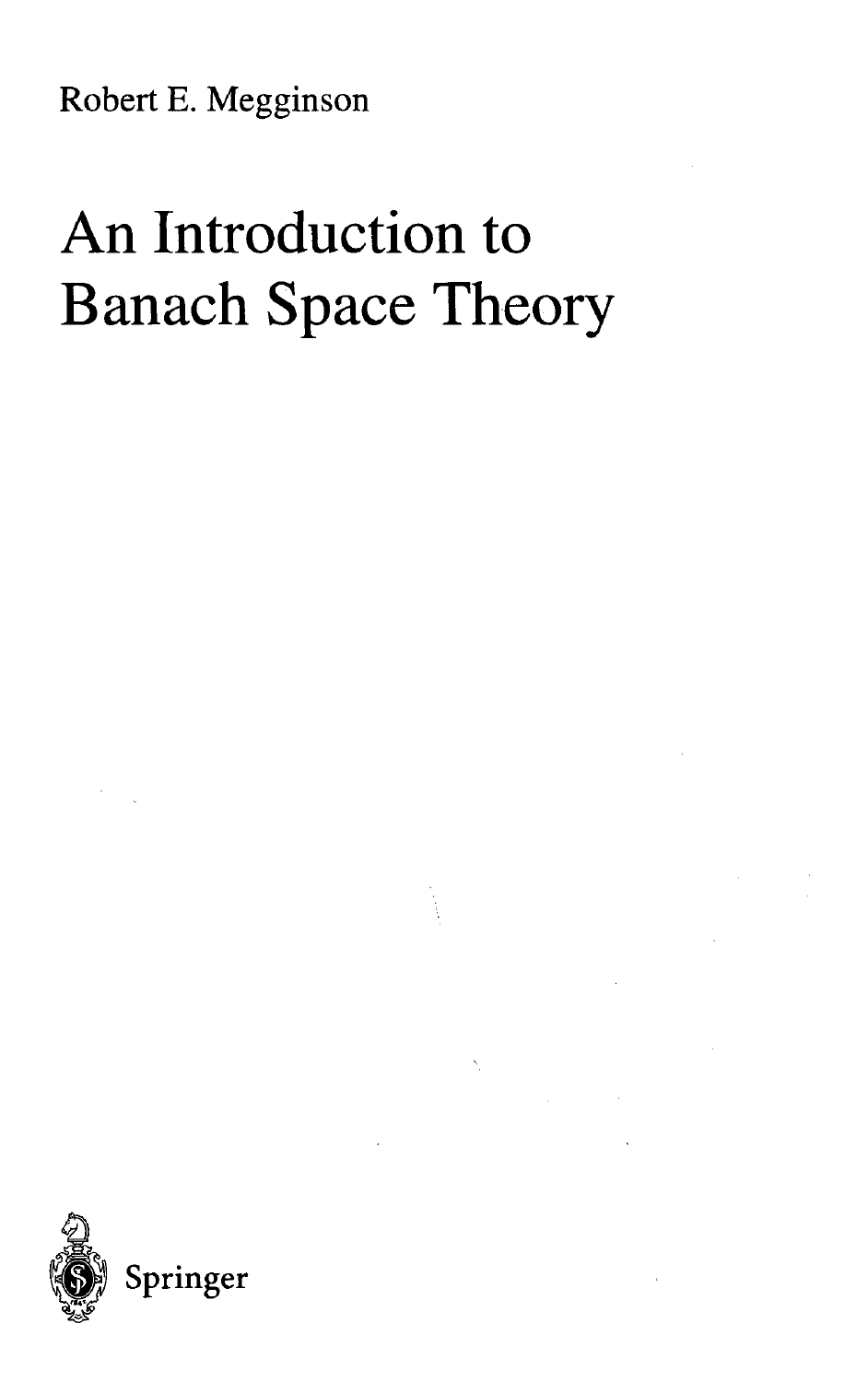## **Contents**

|   | Preface |                                                                    | ix  |
|---|---------|--------------------------------------------------------------------|-----|
| 1 |         | <b>Basic Concepts</b>                                              | 1   |
|   | 11      |                                                                    | 1   |
|   | 1.2     |                                                                    | 8   |
|   | 1.3     | First Properties of Normed Spaces                                  | 17  |
|   | 1.4     | Linear Operators Between Normed Spaces                             | 24  |
|   | $1.5\,$ |                                                                    | 35  |
|   | 1.6     | Three Fundamental Theorems                                         | 41  |
|   | 1.7     | Quotient Spaces $\ldots \ldots \ldots \ldots \ldots \ldots \ldots$ | 49  |
|   | 1.8     |                                                                    | 59  |
|   | 19      | The Hahn-Banach Extension Theorems                                 | 70  |
|   | 1.10    |                                                                    | 84  |
|   |         | 1.11 The Second Dual and Reflexivity                               | 97  |
|   |         |                                                                    | 109 |
|   |         | *1.13 Characterizations of Reflexivity                             | 115 |
| 2 |         | The Weak and Weak* Topologies                                      | 137 |
|   | 2.1     |                                                                    | 138 |
|   | $2.2\,$ |                                                                    | 161 |
|   | $*2.3$  | Metrizable Vector Topologies                                       | 185 |
|   | 2.4     | Topologies Induced by Families of Functions                        | 203 |

المتفقي المناف

\*An asterisk preceding a section number indicates an optional section.